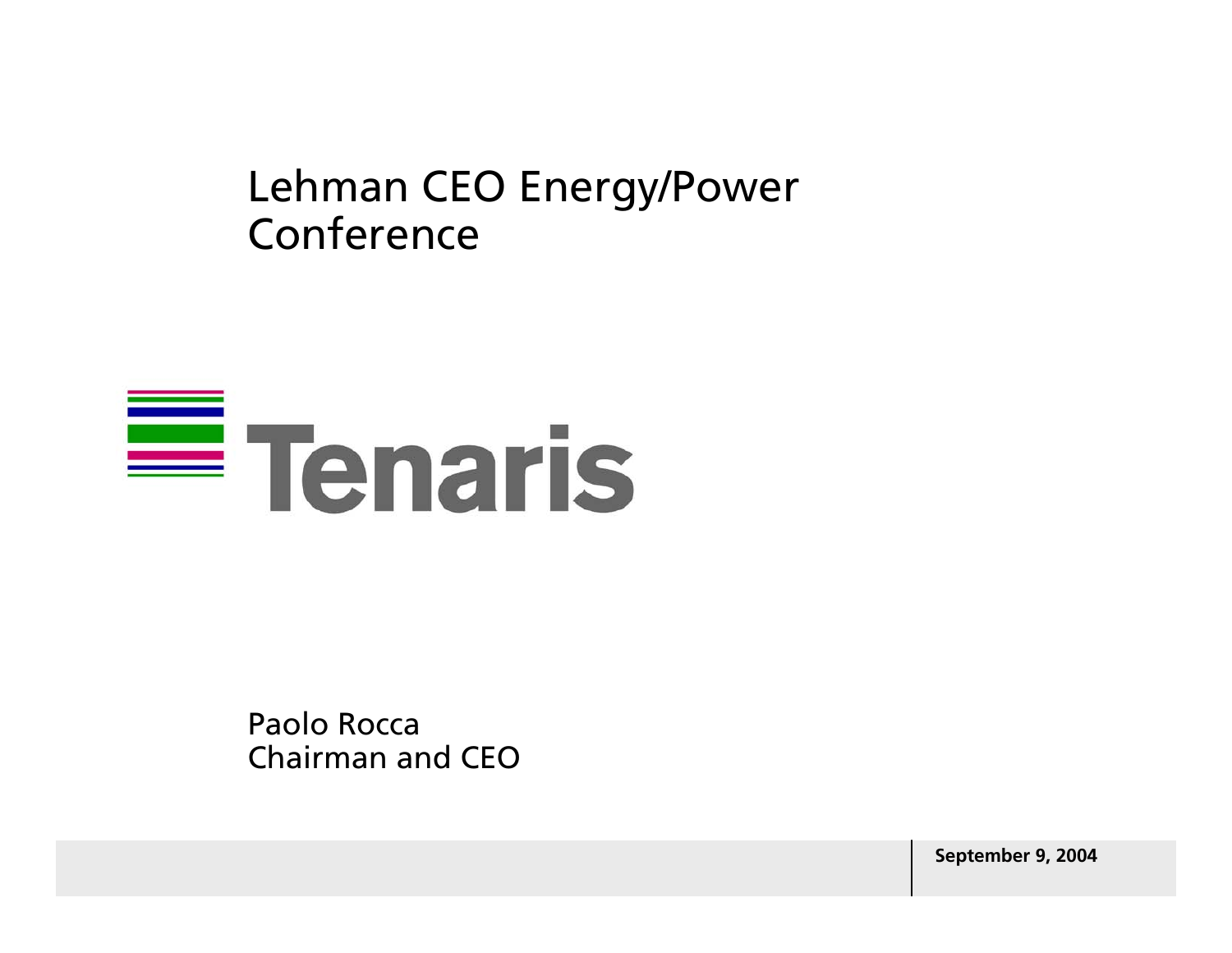

#### **Disclaimer**

This presentation contains "forward-looking statements." Forward-looking statements are based on management's current views and assumptions and involve known and unknown risks that could cause actual results, performance or events to differ materially from those expressed or implied by those statements. These statements include information regarding management strategy, investment plans, development and growth of the seamless steel pipe and oil and gas industries, trends and other prospective data, including trends regarding the development of raw material costs and the levels of investment in oil and gas drilling worldwide and general economic conditions in the countries where Tenaris operates and sells its products and services. We do not undertake to update any forward-looking statement to reflect events or circumstances after the date of this document or to reflect the occurrence ofunanticipated events.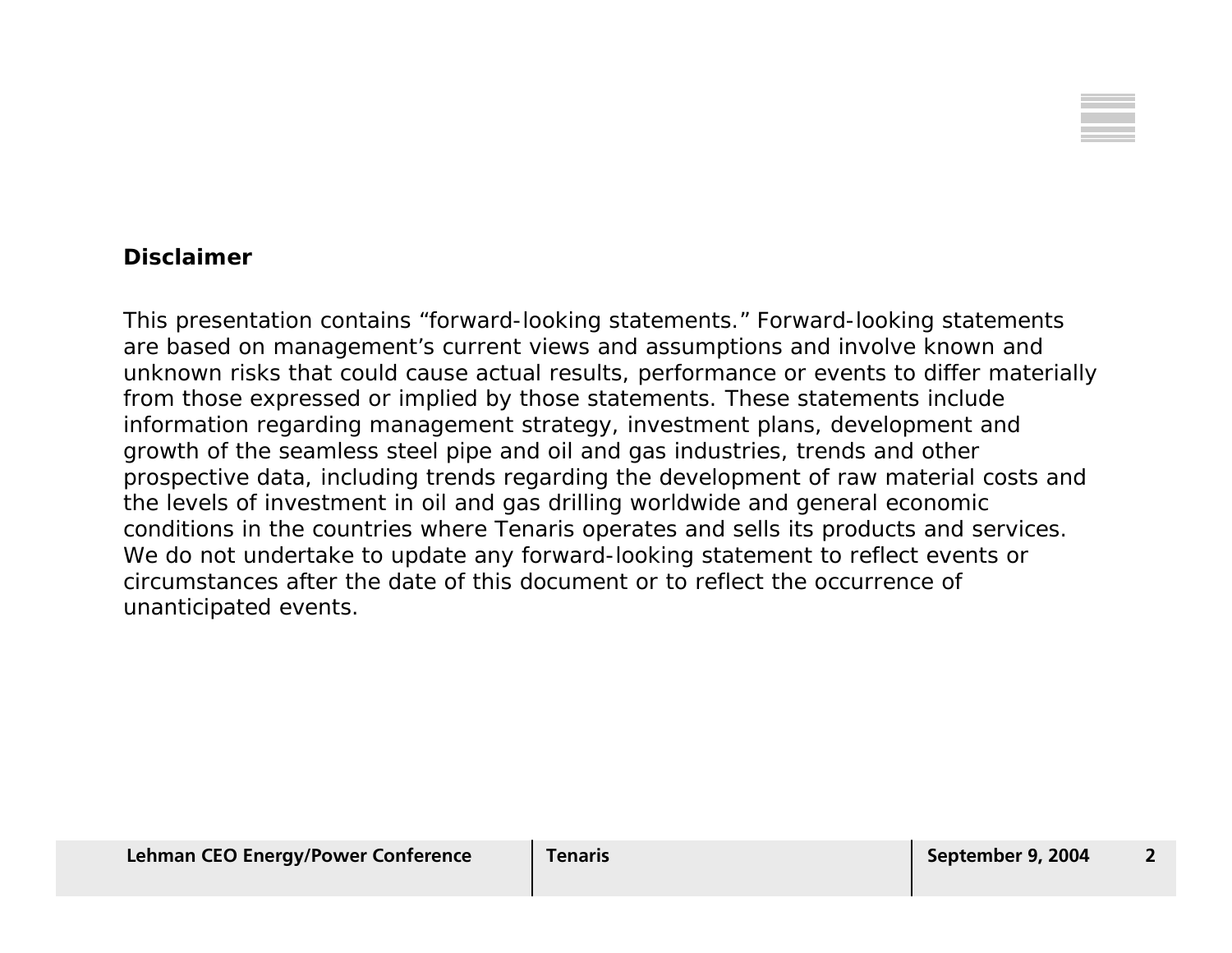### A key player in the global energy industry

- Leading global supplier of seamless pipes to the oil and gas industry with manufacturing operations worldwide
- Leading supplier of welded pipes for South America's oil and gas infrastructure
- Innovative energy supply business in Italy
- Consolidated annual revenues of US\$3.2 billion in 2003 and 16,000 employees worldwide
- Domiciled in Luxembourg with operating subsidiaries all over the world

#### **Revenues by segment (2003)**



#### **Revenues by region (2003)**

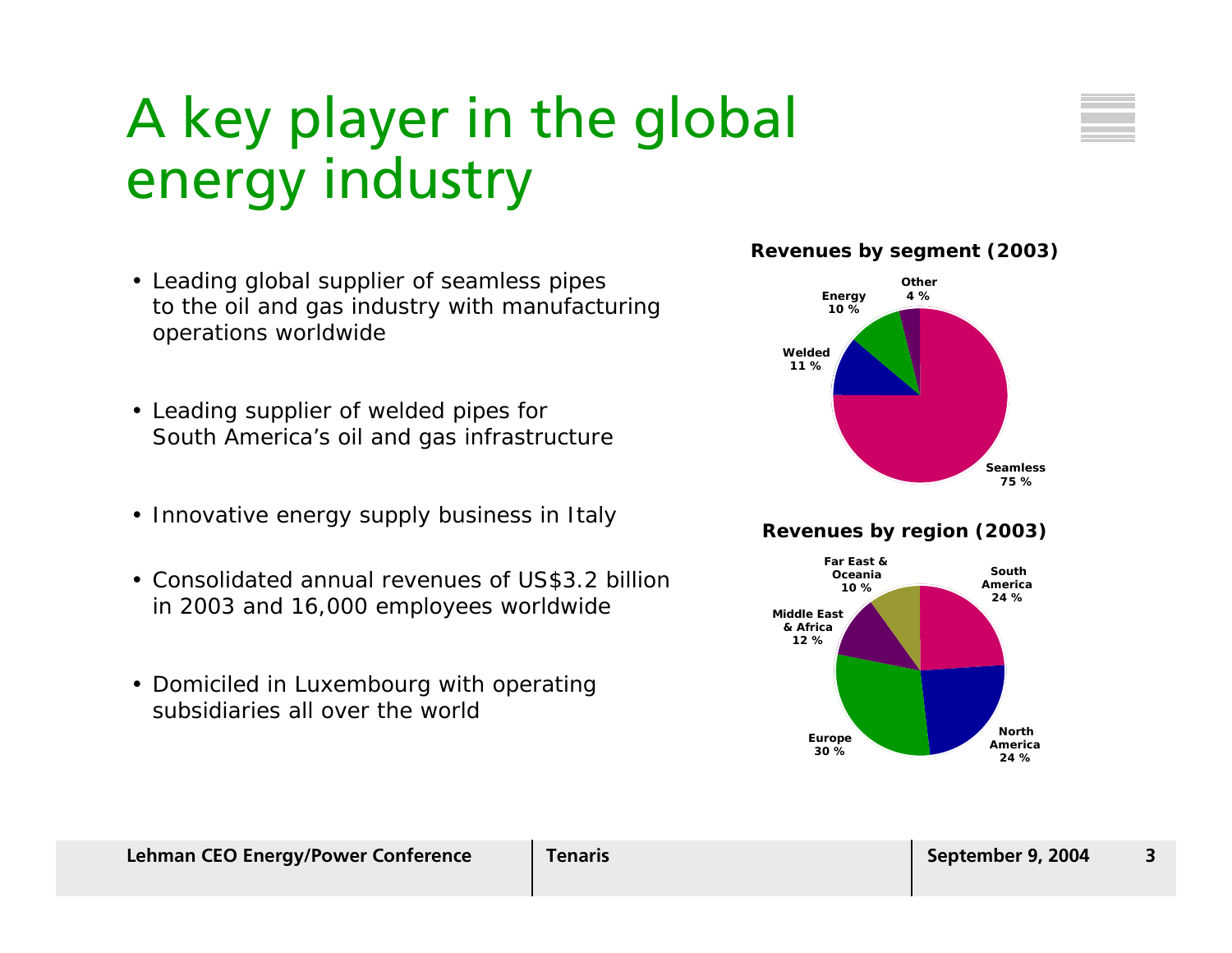### Leader in OCTG sector



#### **World seamless OCTG production 2003 market share**



#### **Market cap of quoted sector players** (1)



(1) As of August 17, 2004.

- Leading consolidator in the industry
- Majority of sales direct to end-user customer base

| <b>Lehman CEO Energy/Power Conference</b> | <b>Tenaris</b> | September 9, 2004 |  |
|-------------------------------------------|----------------|-------------------|--|
|                                           |                |                   |  |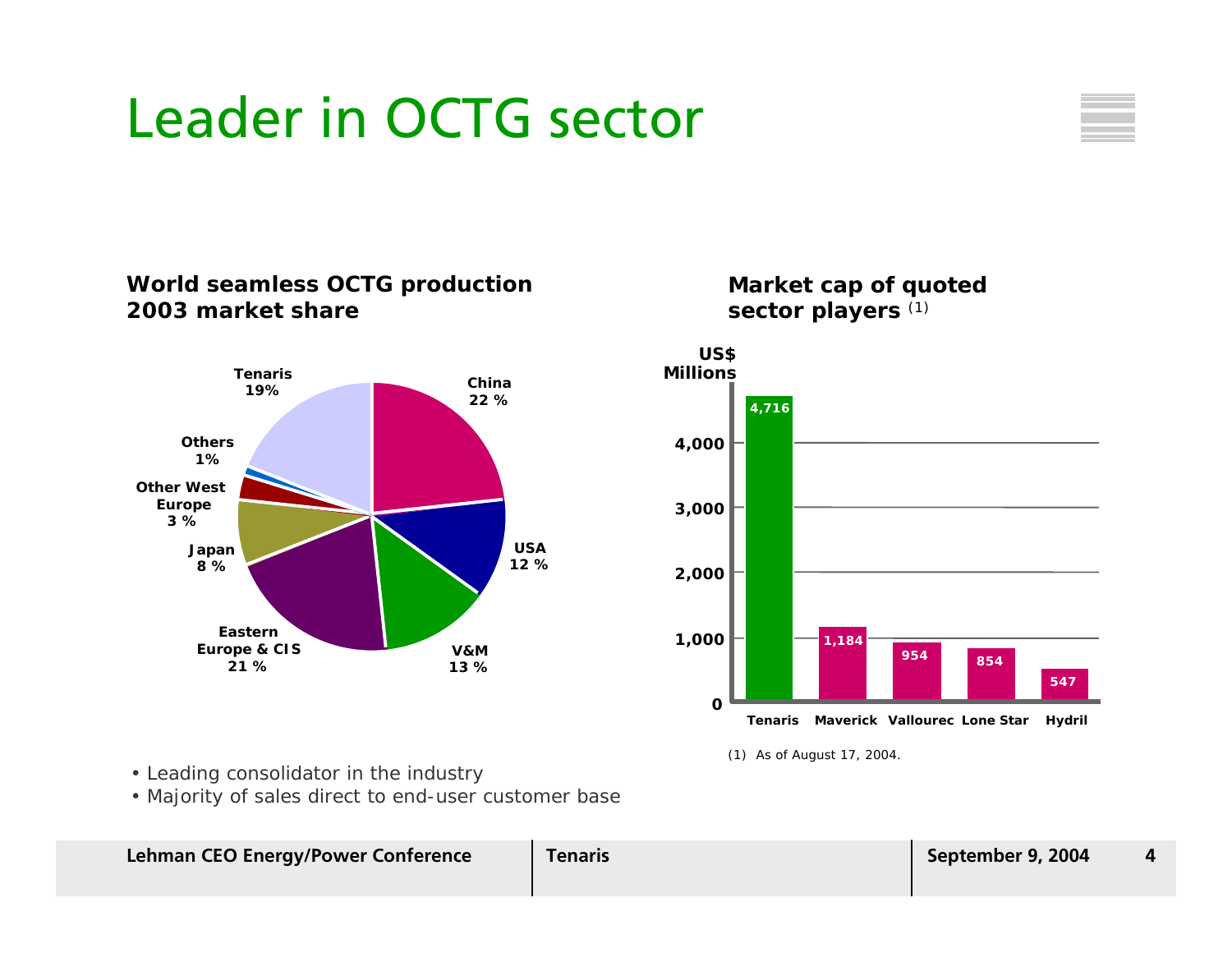### Solid industrial platform



- Integrated, fully invested network of 3 steel mills, 12 rolling mills and 13 heat treatment facilities producing pipes in 8 countries
- Annual capacity of 3.3 million tons of seamless and 850,000 tons of welded pipes
- Comprehensive range of products manufactured to exacting quality standards
- Global R&D network with specialized testing laboratories
- Efficient, low-cost operations with 50 years of management know-how



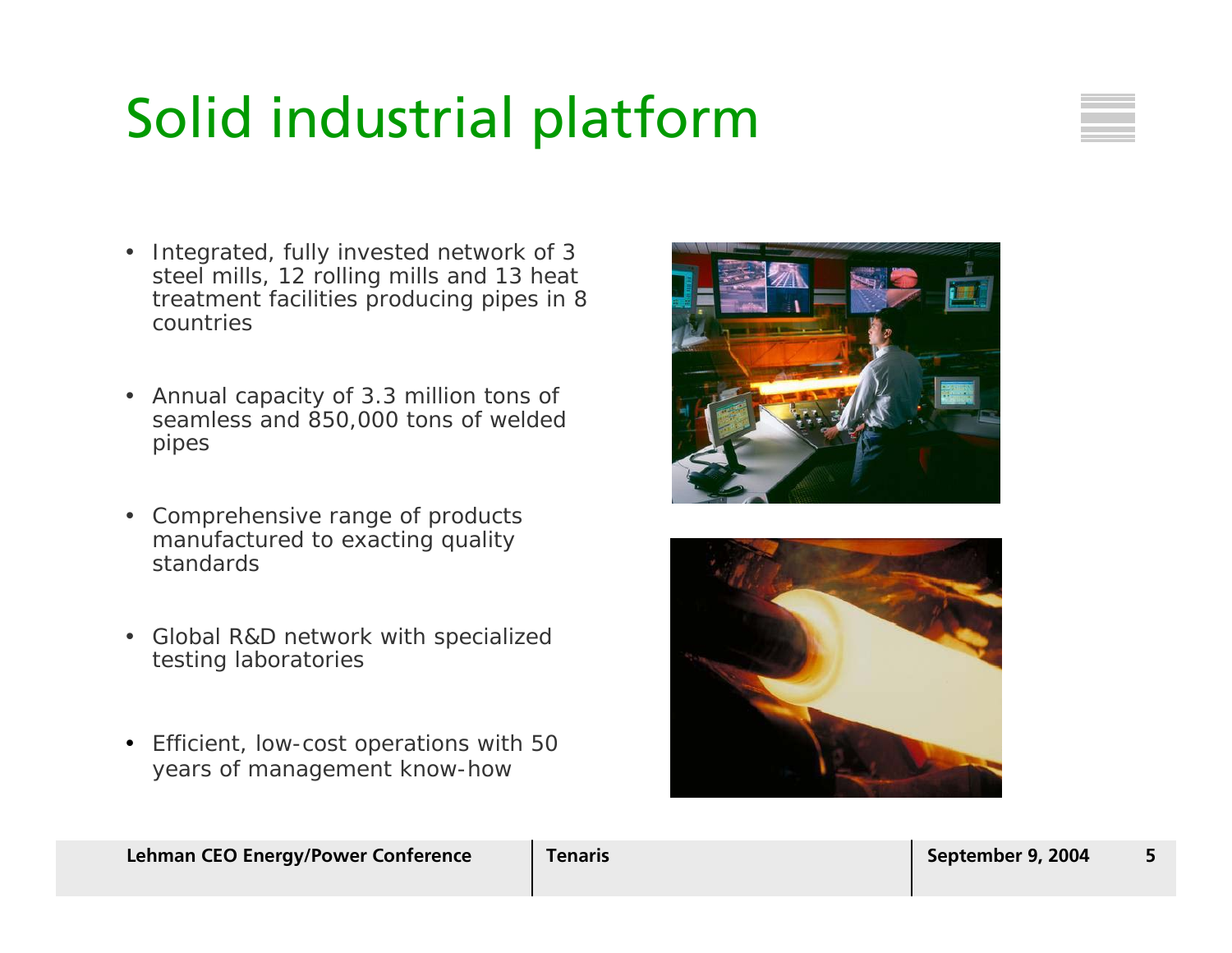### Positioned to serve the growing needs of demanding markets

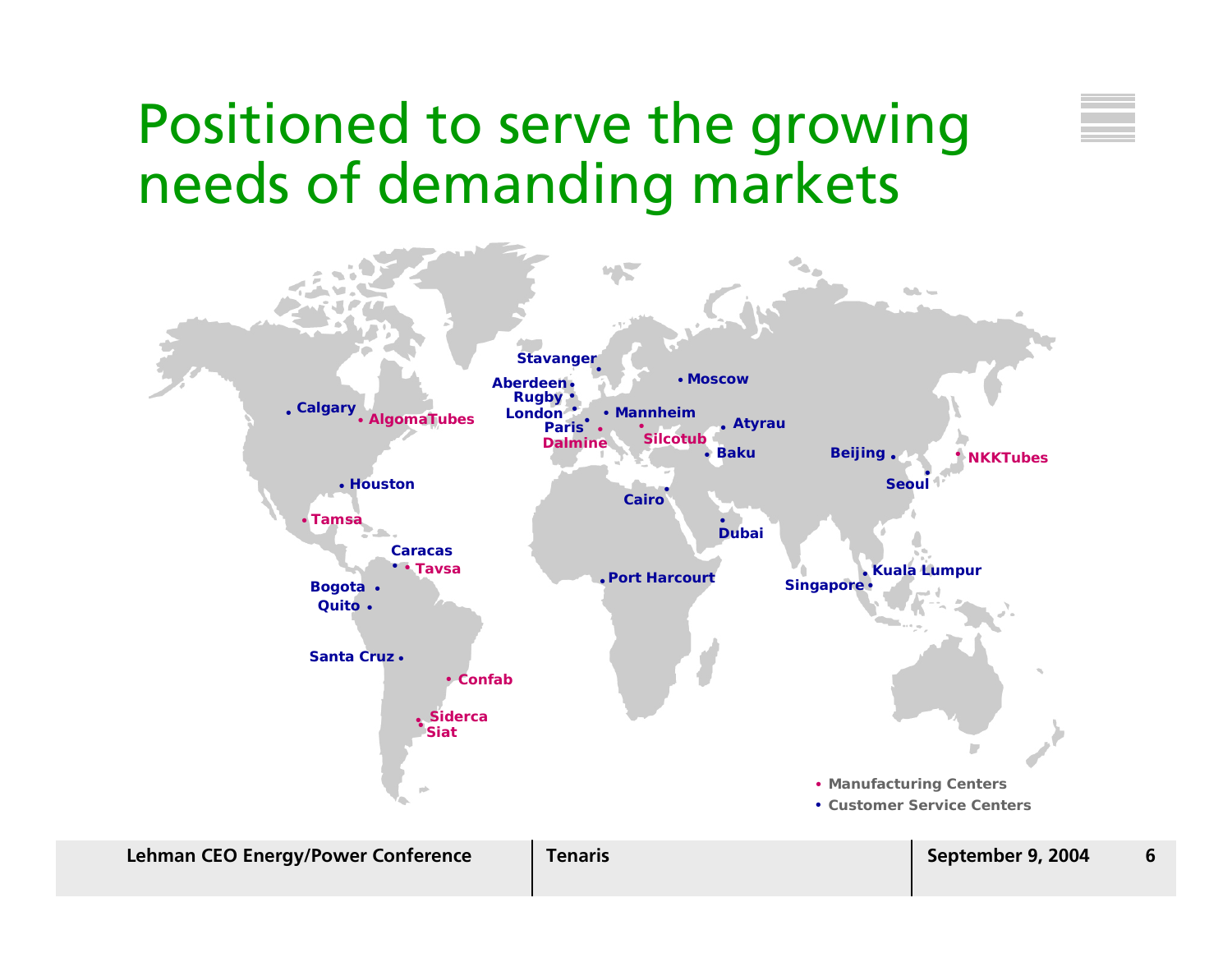## Serving four market segments

- Focusing on direct sales to end-user customers
- Developing industry-leading products
- •Redesigning the supply chain
- Established roots in major energy producing countries



**Lehman CEO Energy/Power Conference**  $\vert$  Tenaris  $\vert$  Tenaris  $\vert$  September 9, 2004  $\vert$  7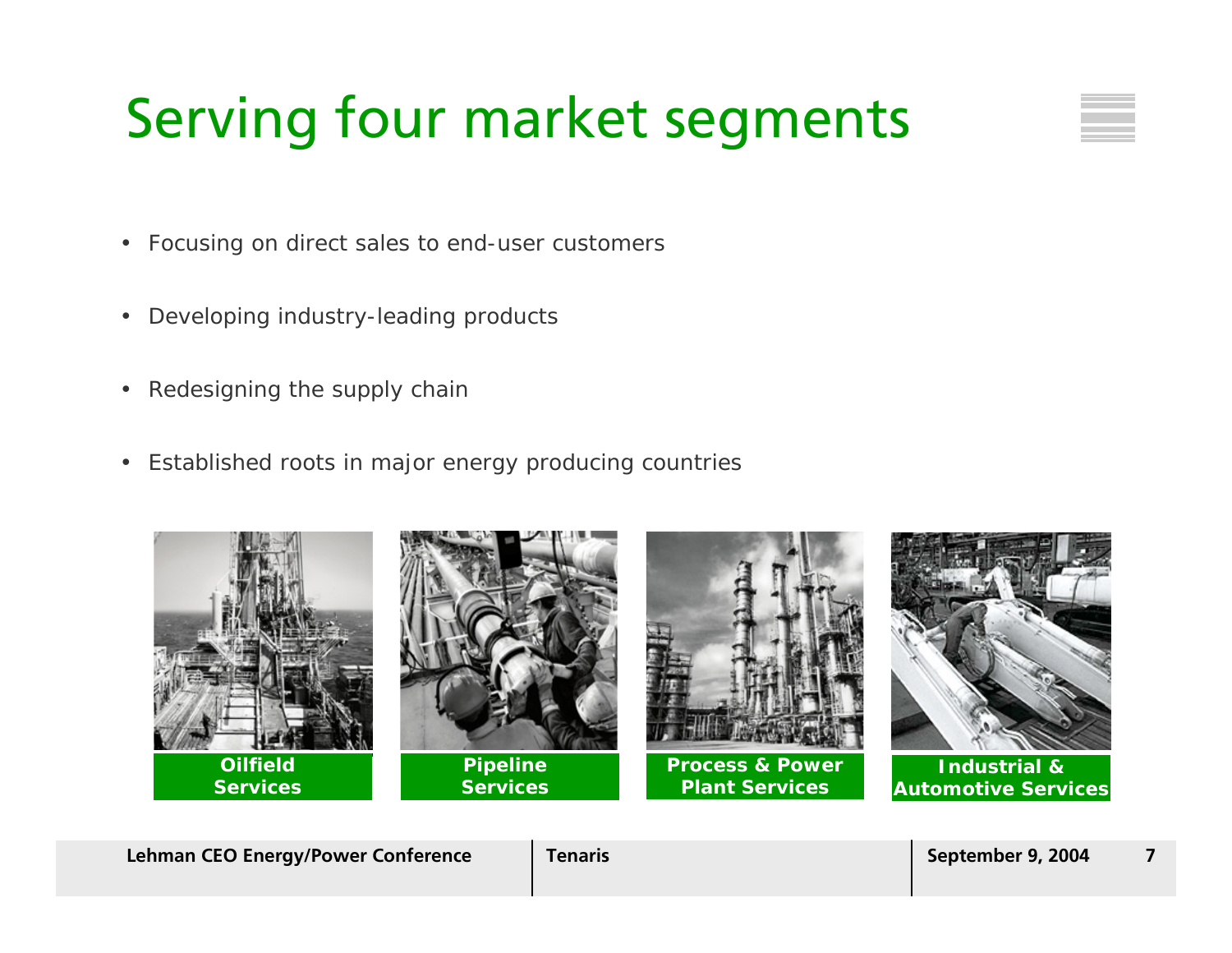### Consistently profitable operations

| <b>Million</b><br>US\$ | 2001  |     | 2002  |     | 2003  |     | <b>1H03</b> |     | <b>1H04</b> |     |
|------------------------|-------|-----|-------|-----|-------|-----|-------------|-----|-------------|-----|
| <b>Net Sales</b>       | 3,174 |     | 3,219 |     | 3,180 |     | 1,658       |     | 1,856       |     |
| <b>Seamless</b>        | 2,496 |     | 2,244 |     | 2,376 |     | 1,203       |     | 1,472       |     |
| Welded                 | 433   |     | 580   |     | 351   |     | 216         |     | 156         |     |
| Energy                 | 113   |     | 210   |     | 333   |     | 154         |     | 197         |     |
| Others                 | 132   |     | 185   |     | 120   |     | 85          |     | 31          |     |
| EBITDA <sup>(1)</sup>  | 644   | 20% | 667   | 21% | 602   | 19% | 310         | 19% | 358         | 19% |
| <b>Net</b>             |       |     |       |     |       |     |             |     |             |     |
| (2)<br><b>Income</b>   | 136   | 4%  | 194   | 6%  | 210   | 7%  | 135         | 8%  | 176         | 9%  |

(1) EBITDA = Operating income plus depreciation and amortization taken before non-recurring losses and provisions relating to BHP Billiton lawsuit

(2) Net income plus minority interest attributable to shareholdings acquired during the December 2002 exchange offer which marked the listing of Tenaris as a public company

| <b>Lehman CEO Energy/Power Conference</b> | <b>Tenaris</b> | September 9, 2004 |  |
|-------------------------------------------|----------------|-------------------|--|
|                                           |                |                   |  |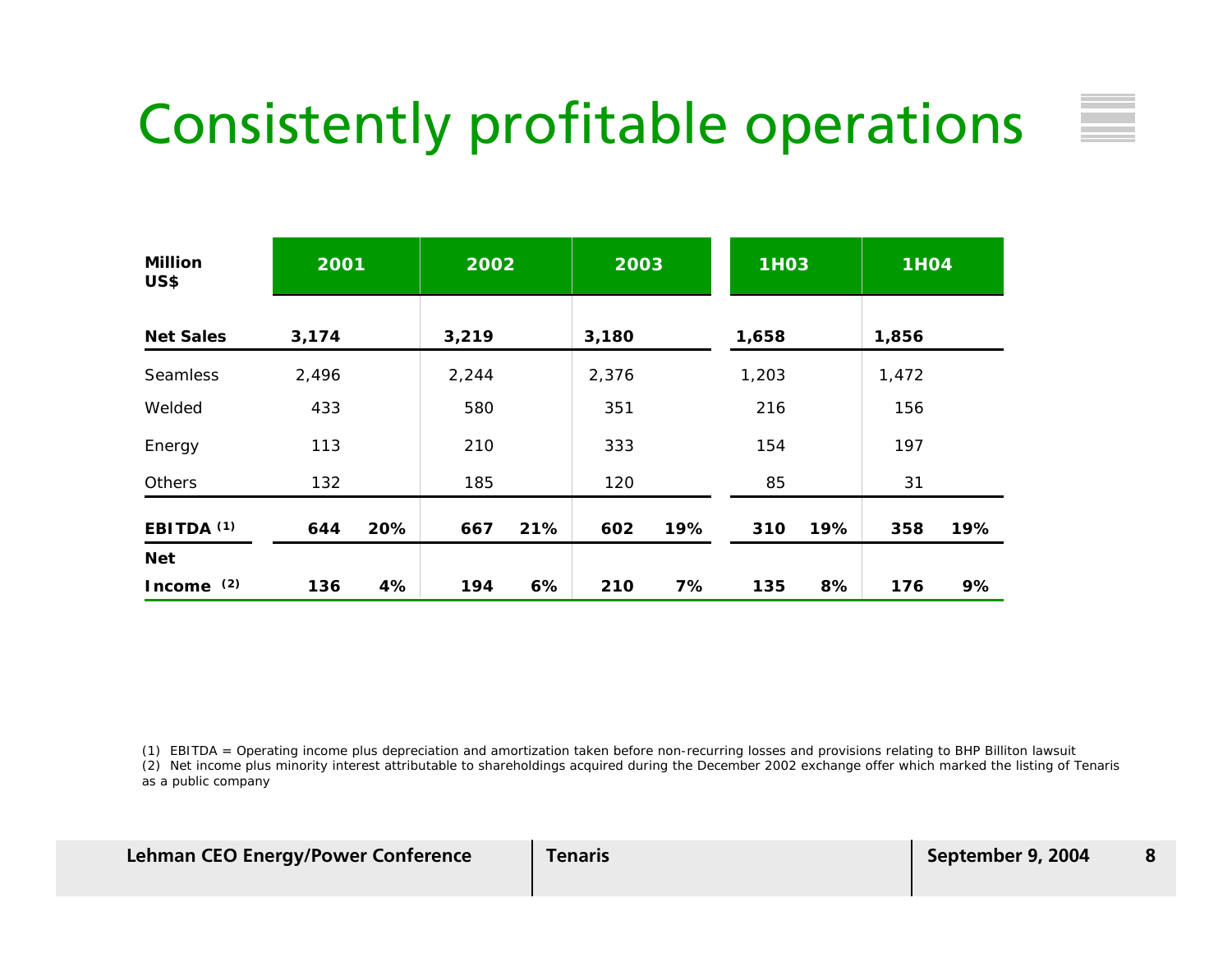### Strong financial position

#### **Indebtedness (Million US\$)**

| As of June 30, 2004         |        |
|-----------------------------|--------|
| Cash & Cash Equivalents (1) | 408    |
| Financial Debt (2)          | 1,108  |
| <b>Net Debt</b>             | 700    |
| Net Debt/EBITDA (LTM)       | 1.1    |
| Net Debt / Equity           | 37.70% |

#### **Firm Value (Million US\$) Net DebtMarket Cap (3) 7004,716 US\$5,416**

#### **Balance Sheet (Million US\$)**

As of June 30, 2004

| <b>Total Assets</b>   | 4,601 | <b>Total Liabilities &amp; Equity</b> | 4,601 |
|-----------------------|-------|---------------------------------------|-------|
|                       |       | Equity                                | 1,859 |
|                       |       | Minority Interest                     | 114   |
|                       |       | Deferred Taxes                        | 397   |
| Non-Current Assets    | 2,227 | Non-Current Liabilities               | 1,036 |
| <b>Current Assets</b> | 2.374 | <b>Current Liabilities</b>            | 1,591 |

(1) Includes cash held in trust funds which expire at the end of 2004

(2) Does not include other liability of US\$112.2 million payable in respect of BHP Billiton lawsuit

(3) Market capitalization as of August 17, 2004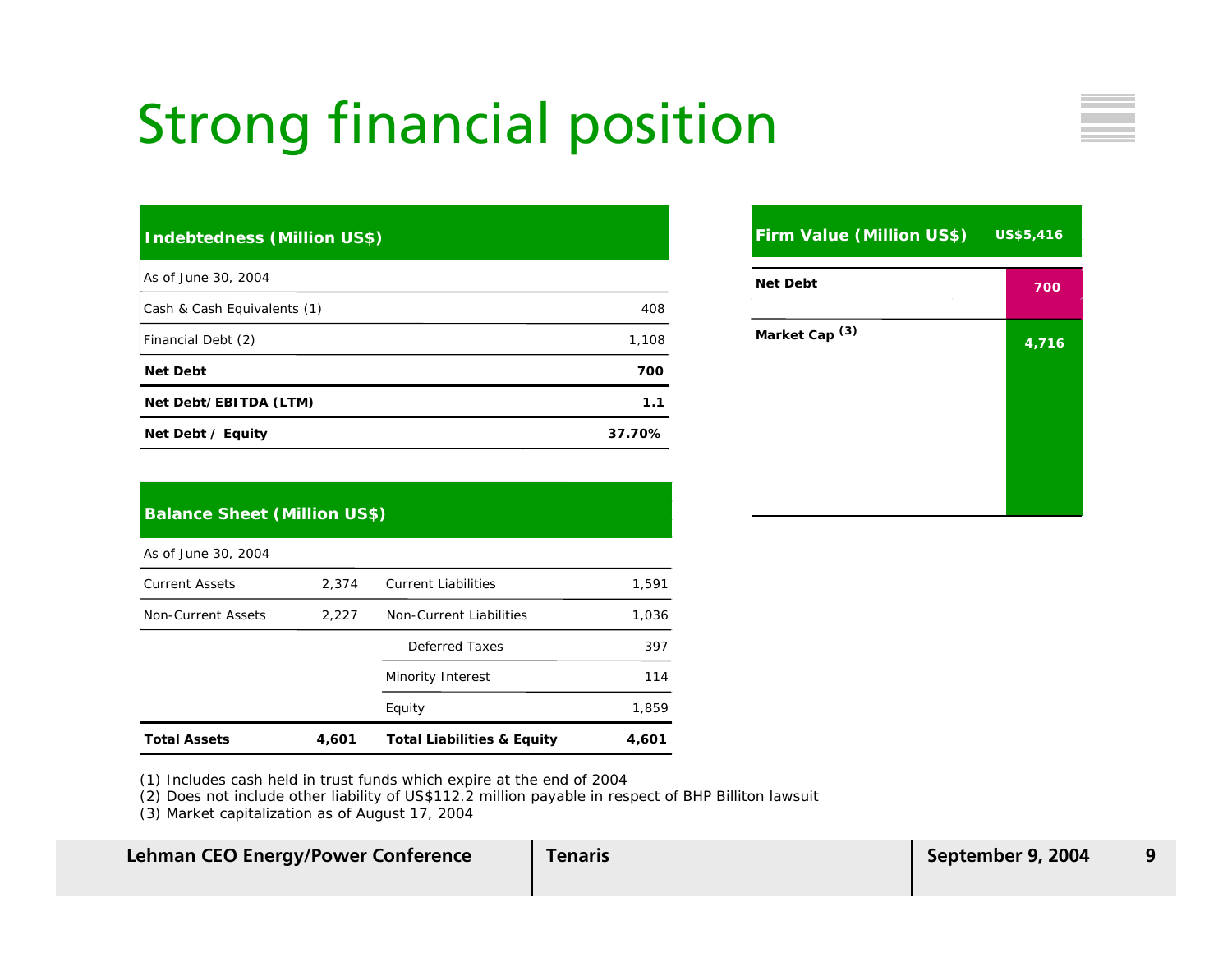### Prepared to take advantage of an energy-demanding world

- Global acquisitions and alliances
- •Cost-competitive industrial structure
- Advanced product development
- Adding value in the supply chair
- •Financial strength